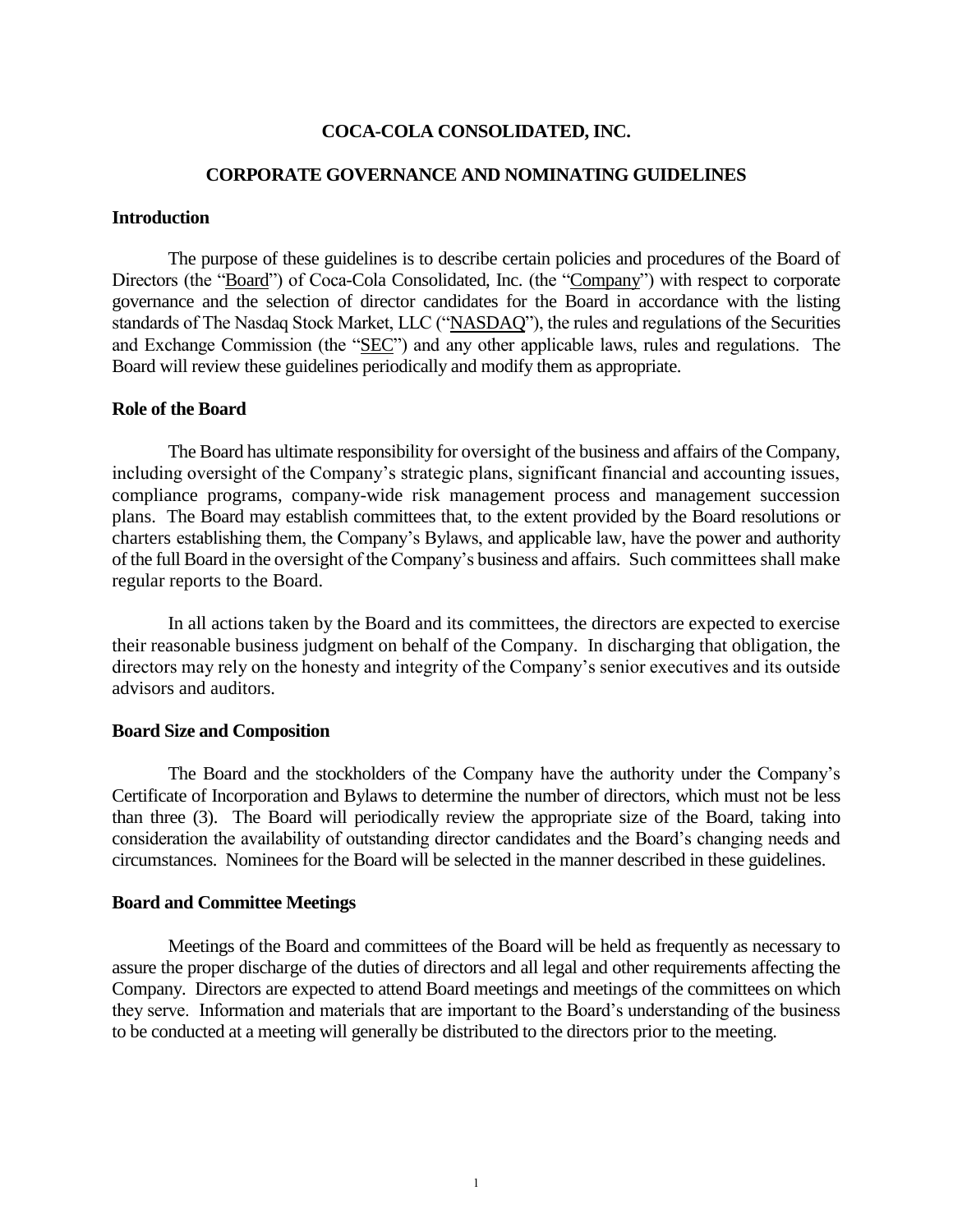#### **Board Committees and Committee Member Independence**

The standing committees of the Board are the Executive Committee, the Audit Committee and the Compensation Committee. The Board may also establish other committees from time to time as it deems necessary. Committee members and committee chairs will be appointed by the Board.

The Board is not required to have a standing nominating committee comprised solely of independent directors because the Company is a "Controlled Company" within the meaning of Rule 5615(c) of the listing standards of NASDAQ. The Company currently qualifies as a Controlled Company because more than fifty percent (50%) of the Company's voting power is controlled by its Chairman and Chief Executive Officer, J. Frank Harrison, III (the "Controlling Stockholder"). Rule 5615(c) was adopted by NASDAQ in recognition of the fact that a majority stockholder may control the selection of directors and certain key decisions of a company by virtue of his or her ownership rights. The Board has delegated to the Executive Committee the responsibility for recommending director candidates to the Board.

The Board's Audit Committee and Compensation Committee will consist solely of independent directors as required by the listing standards of NASDAQ, the rules and regulations of the SEC and any other applicable laws, rules and regulations.

### **Director Nomination and Appointment Process**

The Board recognizes that the Company is a Controlled Company and that all director candidates for nomination or appointment to the Board must be acceptable to the Controlling Stockholder of the Company. Taking into account the fact that the Company is a Controlled Company, the Board, with the concurrence of the Controlling Stockholder, believes that the Company should adopt a director nomination process which provides the Company's constituencies with a voice in the identification of candidates for nomination and appointment.

Subject to the final approval of potential director candidates by the Controlling Stockholder, the Executive Committee of the Board will be responsible for identifying, evaluating and recommending to the Board, qualified candidates to fill vacancies on the Board or to stand for election at the Annual Meeting of Stockholders (the "Annual Meeting"). The Controlling Stockholder serves on the Executive Committee.

In identifying potential director candidates, the Executive Committee may seek input from other Board members, executive officers, employees, community leaders, business contacts, third-party search firms and any other sources deemed appropriate by the Executive Committee. The Executive Committee will also consider director candidates recommended by stockholders to stand for election at the next Annual Meeting, so long as such recommendations are submitted in accordance with the procedures described below under "Stockholder Recommendations of Director Candidates."

The Executive Committee will not set specific, minimum qualifications that must be met by a director candidate. Rather, in evaluating candidates for recommendation to the Board, the Executive Committee will consider the following factors in addition to any other factors deemed appropriate by the Executive Committee (the "Board Candidate Guidelines"):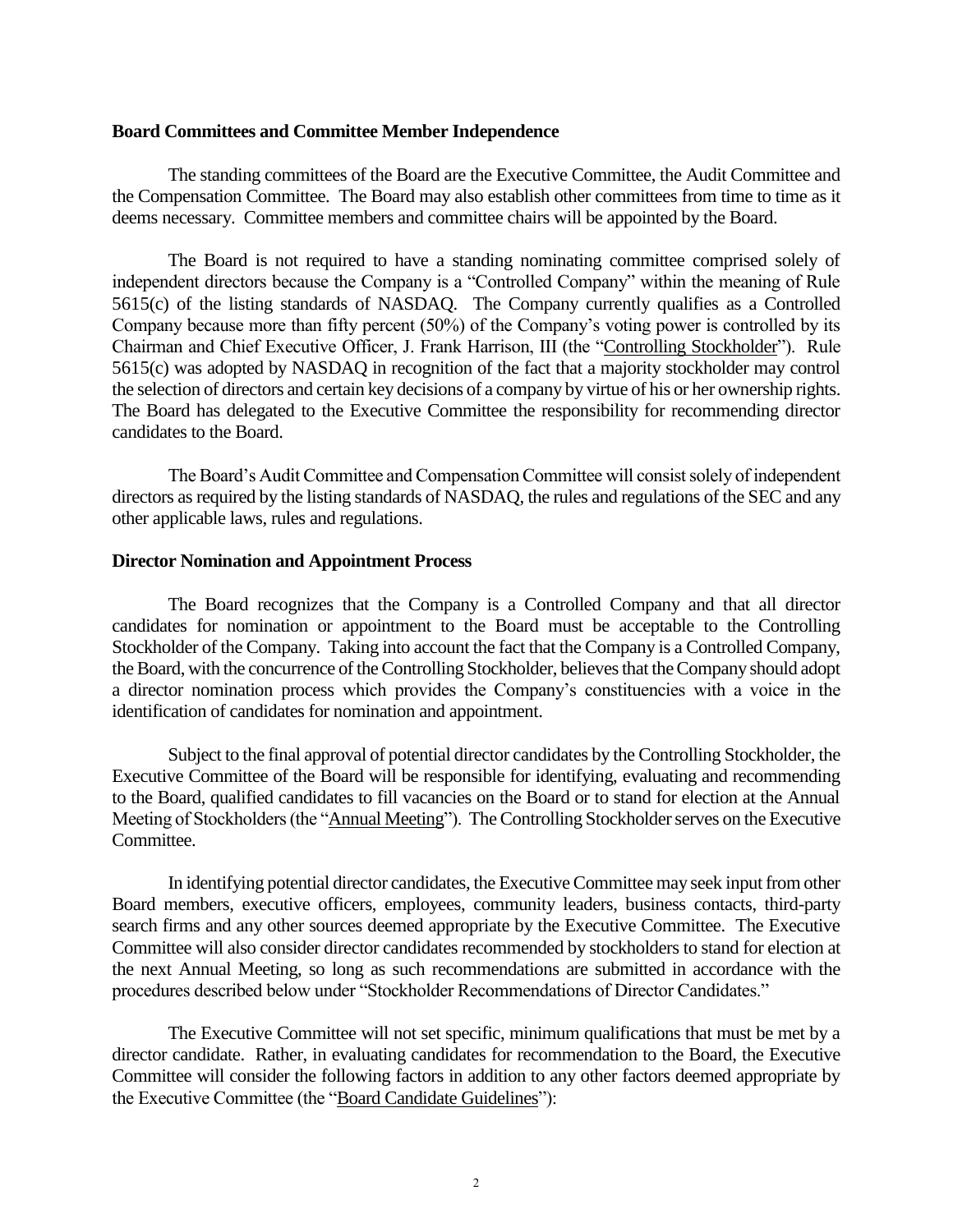- whether the candidate is of the highest ethical character and shares the values of the Company;
- whether the candidate's reputation, both personal and professional, is consistent with the image and reputation of the Company;
- whether the candidate possesses expertise or experience that will benefit the Company and that is desirable given the current make-up of the Board;
- whether the candidate represents a diversity of viewpoints, backgrounds, experiences or other demographics;
- whether the candidate is "independent" as defined by the listing standards of NASDAQ and other applicable laws, rules or regulations regarding independence;
- whether the candidate is eligible to serve on the Audit Committee or other Board committees under the listing standards of NASDAQ and other applicable laws, rules or regulations;
- whether the candidate is eligible by reason of any legal or contractual requirements affecting the Company or its stockholders;
- whether the candidate is free from conflicts of interest that would interfere with the candidate's ability to perform the duties of a director or that would violate any applicable listing standard or other applicable law, rule or regulation;
- whether the candidate's service as an executive officer of another company or on the boards of directors of other companies would interfere with the candidate's ability to devote sufficient time to discharge his or her duties as a director; and
- if the candidate is an incumbent director, the director's overall service to the Company during the director's term, including the number of meetings attended, the level of participation and the overall quality of performance of the director.

In all events, the Executive Committee will not recommend any potential director candidate if such candidate is not acceptable to the Controlling Stockholder. The Executive Committee will periodically assess and review these Board Candidate Guidelines with the Board.

The Board, taking into consideration the recommendations of the Executive Committee, will be responsible for approving the nominees for election to the Board by the stockholders at the Annual Meeting and for appointing directors to the Board to fill vacancies. Invitations to join the Board or become a nominee for election to the Board shall be extended by the Board through its Chairman and Chief Executive Officer.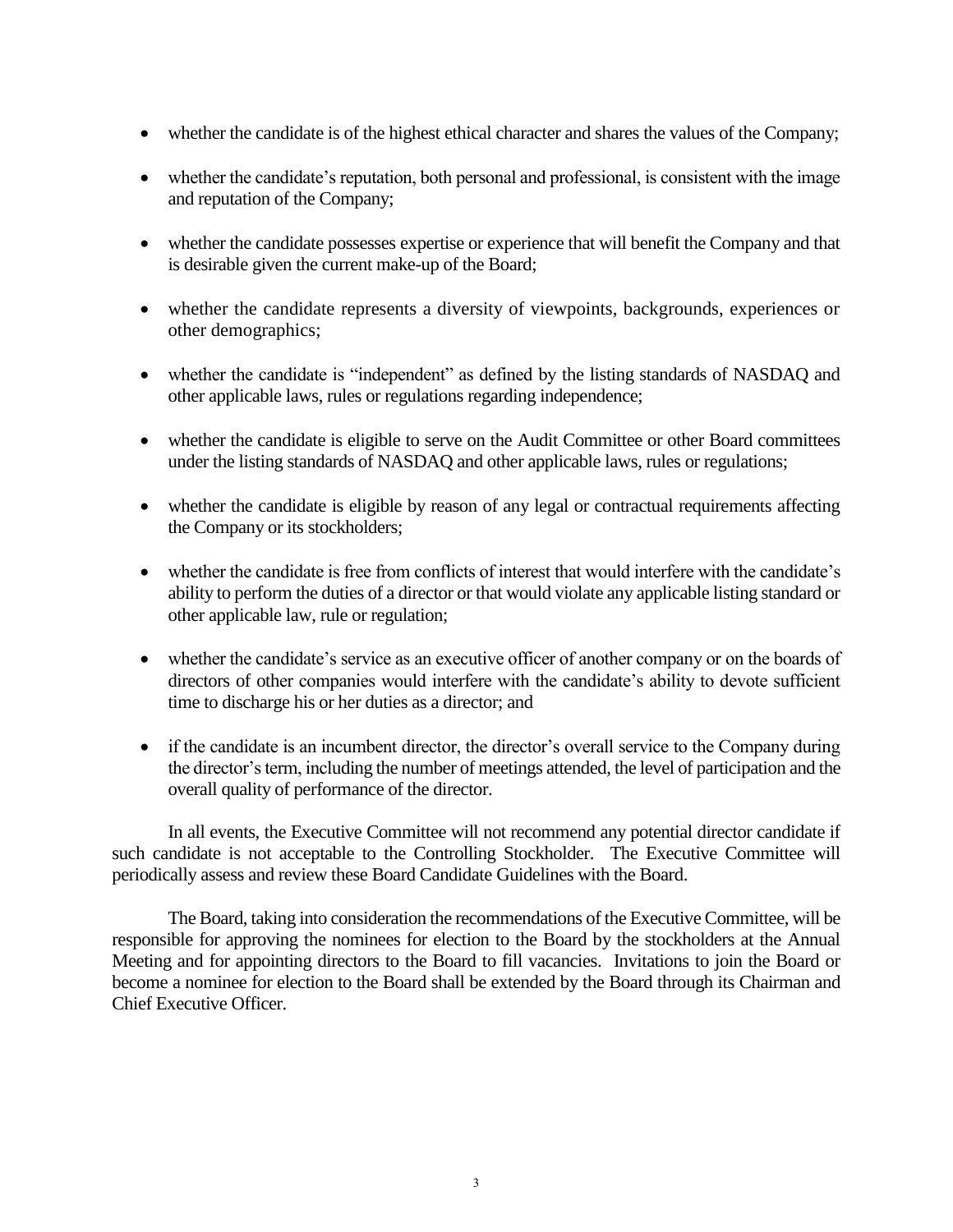#### **Stockholder Recommendations of Director Candidates**

Stockholders who wish to nominate director candidates for consideration by the Board may do so by submitting written notice to the Company's Secretary at the principal office of the Company in accordance with the advance notice provisions of the Company's Bylaws. In general, under the Bylaws, the written notice must be delivered to, or mailed and received at, the Company's principal offices not later than the close of business on the 90th day nor earlier than the close of business on the 120th day before the first anniversary of the preceding year's annual meeting. As set forth in the Bylaws, the notice must contain certain information about both the nominee and the stockholder submitting the nomination.

With respect to the nominee, the notice must contain, among other things, (i) the nominee's name, age, business and address, (ii) the nominee's background and qualifications, (iii) the class and number of shares or other securities of the Company directly or beneficially owned by the nominee, (iv) all information relating to the nominee that is required to be disclosed by the rules and regulations of the SEC, and (v) a written statement executed by the nominee including certain disclosures, consents and acknowledgments that are set forth in the Bylaws. With respect to the stockholder submitting the nomination, the notice must contain, among other things: (i) the name and address of that stockholder and any Stockholder Associated Person (as defined in the Bylaws), (ii) the class or series and number of shares or other securities of the Company directly or beneficially held by that stockholder or any Stockholder Associated Person, (iii) any derivative instruments, other rights to dividends, or short interest directly or beneficially held by the stockholder or any Stockholder Associated Person, and (iv) any arrangement pursuant to which such stockholder or Stockholder Associated Person has a right to vote any shares of any security of the Company, (v) any performance-related fees (other than an assetbased fee) that such stockholder or any Stockholder Associated Person is entitled to receive based on any increase or decrease in the value of shares of the Company or derivative instrument related to the Company and (vi) certain representations by the stockholder that are set forth in the Bylaws.

## **Stockholder Communications with the Board**

The Company's Annual Meeting provides an opportunity each year for stockholders to ask questions of or otherwise communicate directly with Board members on matters relevant to the Company. Absent extenuating circumstances, each of the Company's directors will attend in person the Annual Meeting. In addition, stockholders may, at any time, communicate with any of the Company's directors by sending a written communication to such director c/o the Company's Secretary at the principal offices of the Company.

All communications received in accordance with these procedures will be reviewed by the Secretary and forwarded to the appropriate director or directors unless such communications are considered, in the reasonable judgment of the Secretary, to be improper for submission to the intended recipient. Examples of stockholder communications that would be considered improper for submission include communications that:

• do not relate to the business or affairs of the Company or the functioning or constitution of the Board or any of its committees;